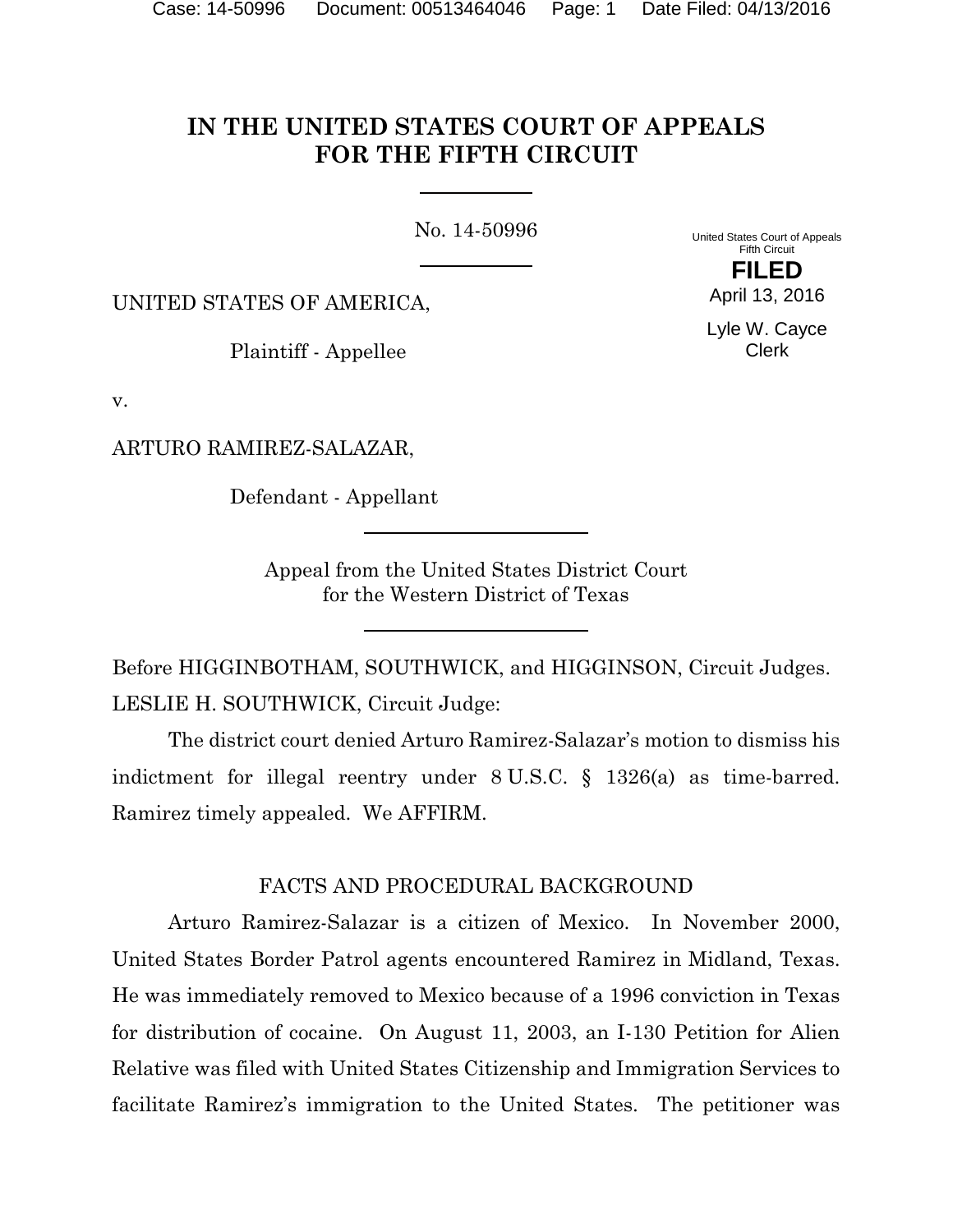Ramirez's wife, who declared her marriage to Ramirez. Central to this appeal are details, discussed below, about the manner in which the form was partially filled out, and whether the limited information provided put immigration authorities on notice of Ramirez's presence in the United States. In response to the I-130 Form, officials conducted an Interagency Border Inspection System ("IBIS") inquiry on Ramirez in 2005, which revealed his removal in 2000. The petition was denied in April 2008.

In October 2013, Ramirez was arrested and indicted on one count of illegal reentry pursuant to 8 U.S.C. § 1326(a). He filed a motion to dismiss the indictment as time-barred by the five-year statute of limitations under 18 U.S.C. § 3282(a). The district court denied the motion. Thereafter, Ramirez agreed to plead guilty, reserving the right to appeal the denial of the motion to dismiss. The district court sentenced him to prison for twelve months and one day. Ramirez now appeals.

#### DISCUSSION

Section 1326(a) provides in part that any previously deported alien who, "thereafter . . . enters, attempts to enter, or is at any time *found* in, the United States" shall be fined or imprisoned or both as set forth in other related statutes. 8 U.S.C. § 1326(a) (emphasis added). An offense under Section 1326(a) begins at the time the defendant illegally reenters the country and does not cease until the defendant is "found" by immigration authorities in the United States. *United States v. Corro-Balbuena*, 187 F.3d 483, 485 (5th Cir. 1999). Importantly, "no person shall be prosecuted, tried, or punished for any offense, not capital, unless the indictment is found . . . within five years next after such offense shall have been committed." 18 U.S.C. § 3282(a).

Ramirez contends that he was "found" for purposes of Section 1326(a) on August 11, 2003, when the I-130 Form was filed. He relies on a section of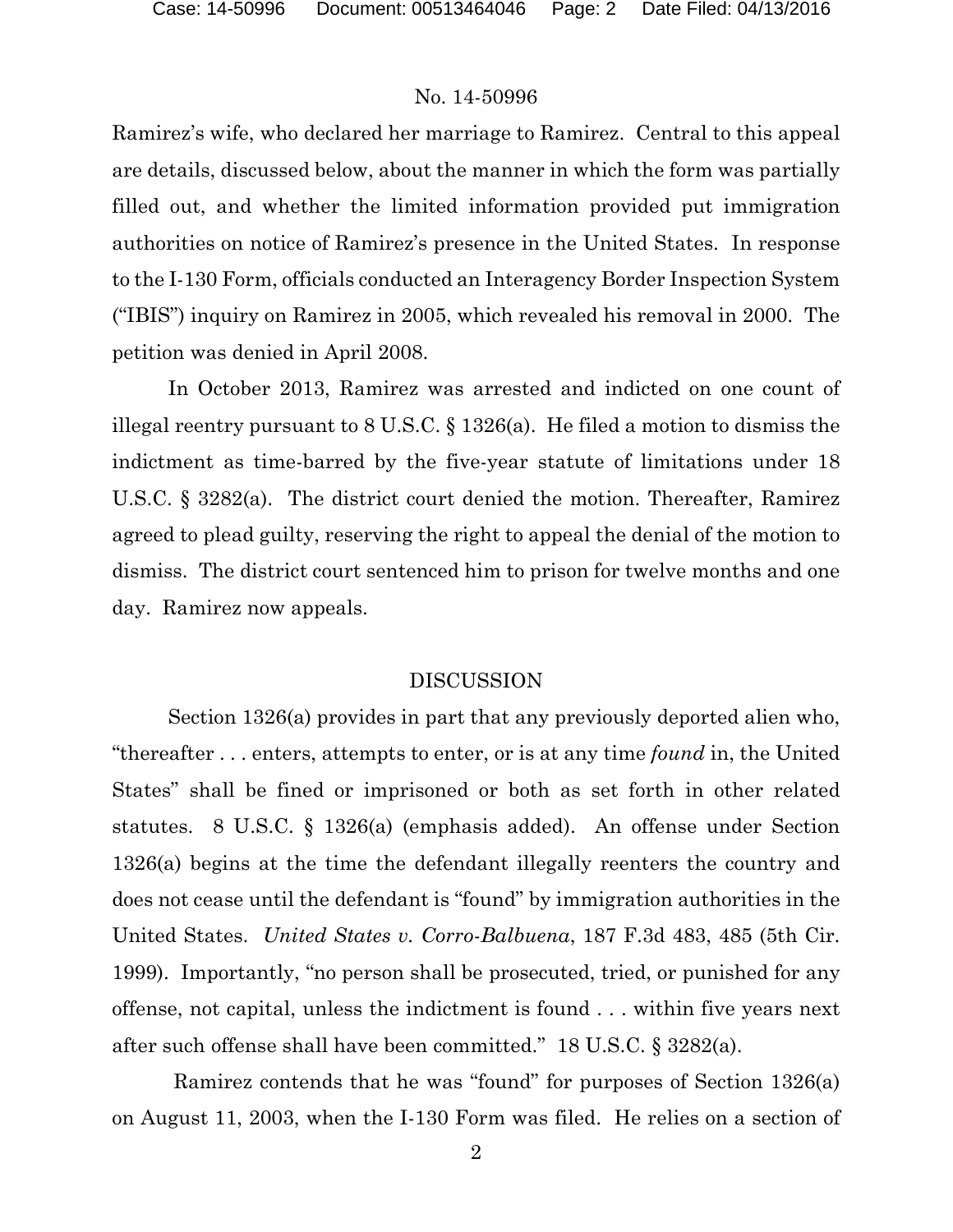the form that requires a petitioner to disclose the address of the alien relative for whom the form is being submitted. In the I-130 Form at issue here, the address listed for Ramirez was the same address as that listed for Ramirez's wife in Odessa, Texas. Therefore, Ramirez argues that his presence in the United States should have been clear to immigration authorities and the fiveyear statute of limitations should have begun to run the day the form was filed.

The Government counters that the I-130 Form was incomplete and misleading. Further, the form was not designed to be filed or filled out by the alien relative. Consequently, immigration authorities did not know and should not have been expected to know that Ramirez was physically present in the United States. The district court agreed with the Government, concluding that Ramirez was "found" for purposes of Section 1326(a) in October 2013 when he was arrested, his name appeared on a local probation roster, and immigration officials learned through a database search of his deportation history.

We have addressed what it means for an alien to be "found":

[A] previously deported alien is "found in" the United States when his physical presence is discovered and noted by the immigration authorities, and the knowledge of the illegality of his presence, through the exercise of diligence typical of law enforcement authorities, can reasonably be attributed to the immigration authorities.

*United States v. Santana-Castellano*, 74 F.3d 593, 598 (5th Cir. 1996). In summary, to be "found" within the meaning of Section 1326(a) requires that immigration authorities have: (1) actual knowledge of the alien's physical presence, and (2) actual or constructive knowledge that the alien's presence is illegal. *See United States v. Compian-Torres*, 712 F.3d 203, 207 (5th Cir. 2013).

Ramirez argues that the facts here are indistinguishable from *United States v. Gunera*, 479 F.3d 373 (5th Cir. 2007). There, the defendant, a citizen of Honduras, illegally reentered the United States after a second removal in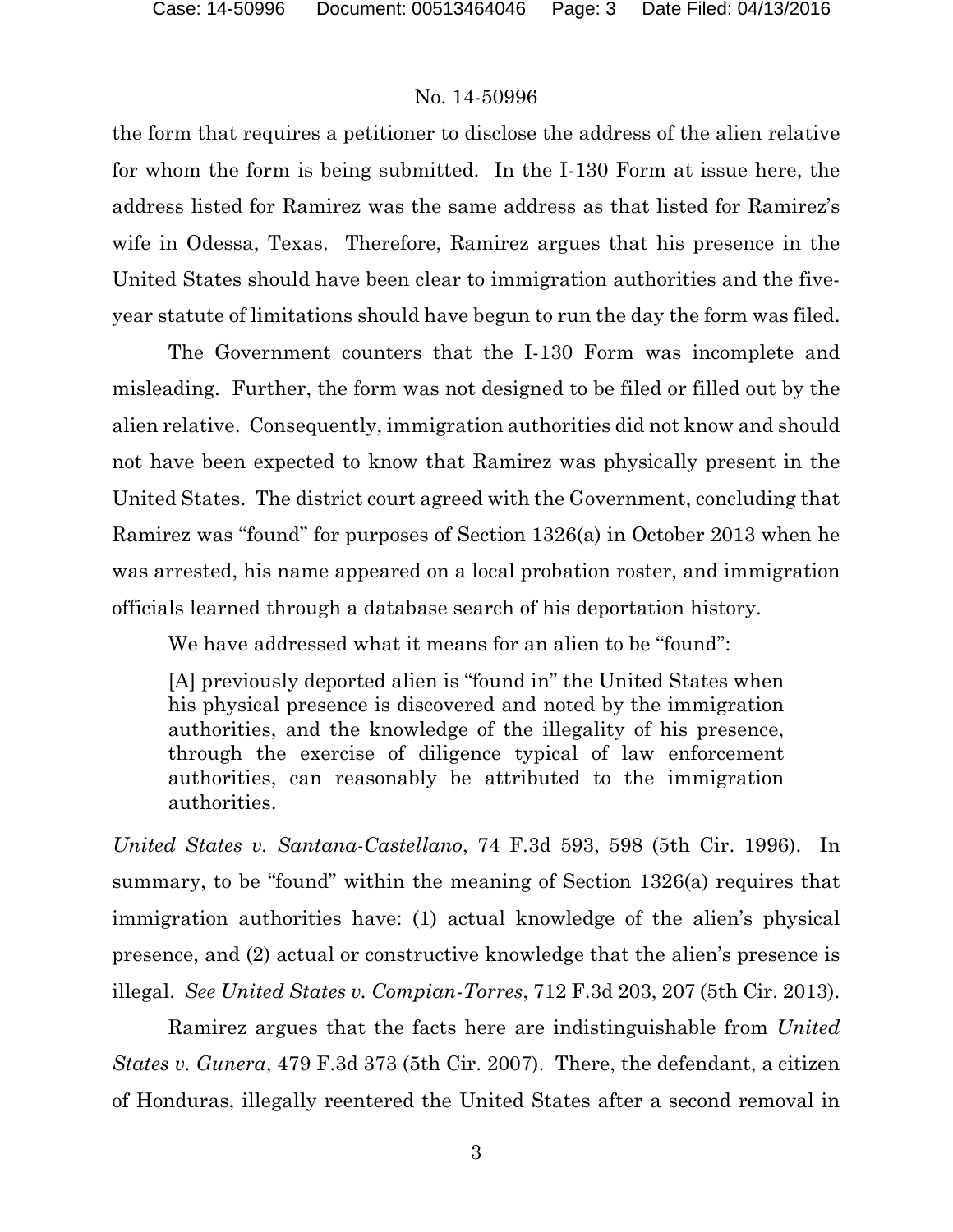1992. *Id.* at 375. Seven years later, the defendant filed an application for Temporary Protected Status ("TPS")[1](#page-3-0) that listed his true name, date and place of birth, and then-current Texas address. *Id.* He omitted a previous conviction, a prior deportation, and his alien registration number. *Id.* A NAILS[2](#page-3-1) inquiry conducted in September 1999 revealed the defendant's prior conviction and deportation as an aggravated felon. *Id.* In response to the TPS application, the Immigration and Naturalization Service sent a letter to the defendant indicating its intent to deny his application. *Id.* In November 2004, the defendant reported to Immigration and Customs Enforcement offices, where he was arrested and held in custody. *Id.* He was indicted in December 2004 for his illegal presence and later convicted in a bench trial. *Id.*

In reversing the conviction, we concluded that immigration authorities could be reasonably attributed with actual knowledge that the defendant was present illegally in the United States on September 28, 1999. *Id.* at 376. That date indicates "when the NAILS system identified him as having a prior deportation based on a prior conviction for an aggravated felony, that inquiry having been run on the same name, same date of birth, and same country of origin as Gunera submitted on his TPS application." *Id.* We also noted that the defendant personally filed the TPS form seeking protected status for himself, in which he disclosed his then-current Texas address. *Id.* We dismissed the Government's argument that actual knowledge could not be inferred because the defendant had omitted certain information from the TPS application, such as "his prior deportation, criminal history, and [alien] number." *Id.* Such omissions were "not relevant because the INS had in fact found that missing information as of September 28, 1999 when the NAILS

 $\overline{a}$ 

<span id="page-3-1"></span><span id="page-3-0"></span><sup>&</sup>lt;sup>1</sup> TPS Forms are for eligible nationals of designated countries who seek temporary immigration status. *See United States v. Orellana*, 405 F.3d 360, 364 n.22 (5th Cir. 2005).

<sup>2</sup> National Automated Immigration Lookout System.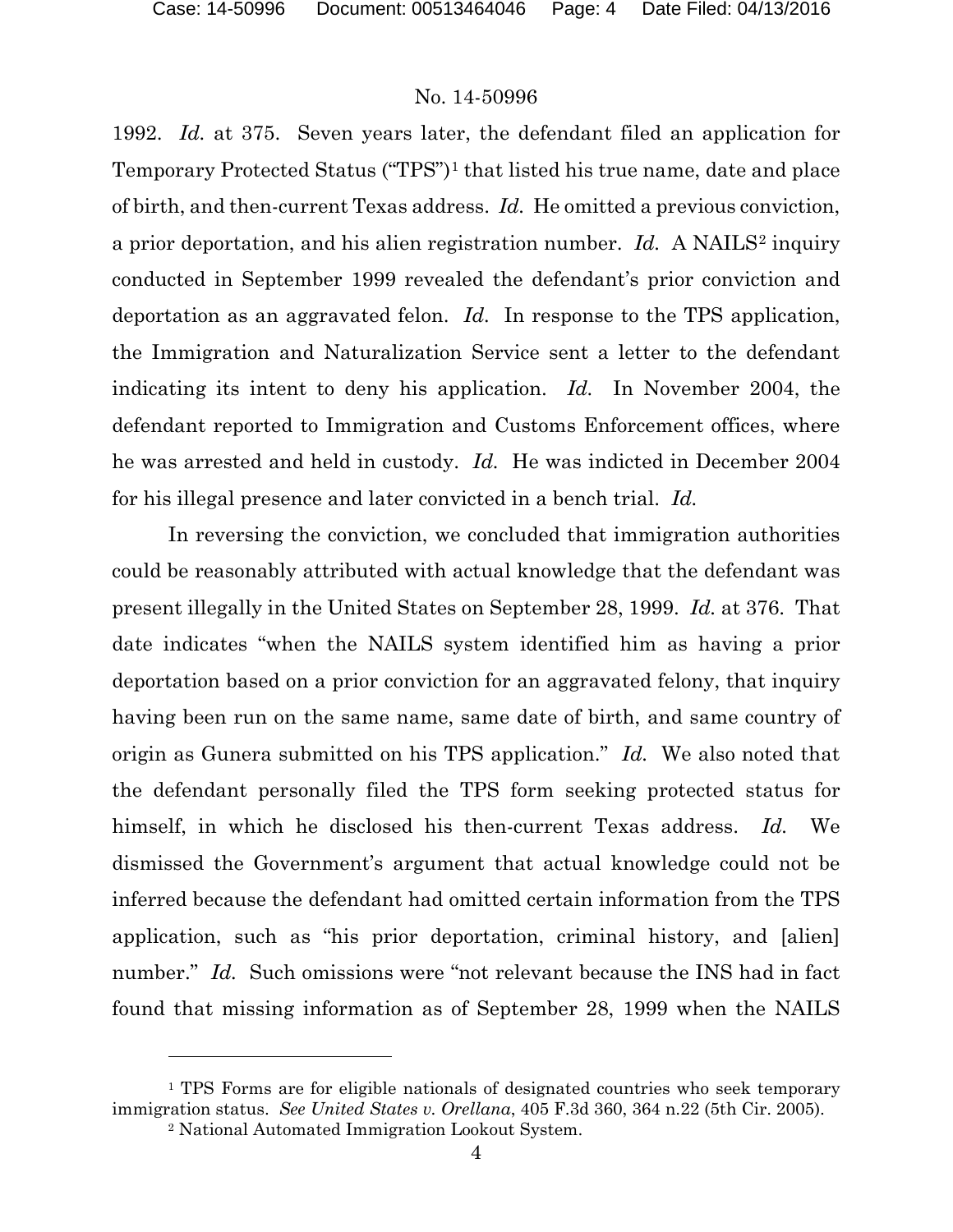inquiry was run." *Id.*

Unlike in *Gunera*, the document filed with immigration authorities in this case was to be filled out by a petitioning relative on behalf of the alien. The whole structure of the form follows that design, with the relative to make the assertions and the alien to be the statements' beneficiary. Here, though, Ramirez's wife did not sign the form, Ramirez did. The district court stated in its opinion that Ramirez's wife did not fully complete the form, implying that the court found that she was the one who filled in at least some of the information. Several questions were left blank, including, most importantly to the issue before us, questions about whether the relative (Ramirez) was currently in the United States, the status in which he entered "(visitor, student, stowaway, without inspection, etc.)," his arrival date, and the date his authorized stay expired. The I-130 Form also futilely requested the I-94 Form that would show Ramirez's arrival and scheduled departure dates.

The district court held that leaving these sections blank "completely contradict[ed]" the inference arising from the other part of the form listing Ramirez's address as being the same as his wife's address in Texas. The district court referred to testimony by a Government witness who had seen other forms in which a petitioning relative "erroneously filled in the wrong current address," using a prior address or, as here, the petitioner's own address. The witness also said it was not uncommon for the relative to prepare the form, send it to the out-of-country relative to sign, and then receive it back for filing. The district court relied in part on the fact that the I-130 Form was filed three days after the date Ramirez signed it. That, the court said, suggested the form could have been signed by Ramirez in Mexico and then returned to the United States for filing.

The issue before the district court, and now us, is whether the I-130 Form and any other relevant evidence was sufficient to require a finding that

5